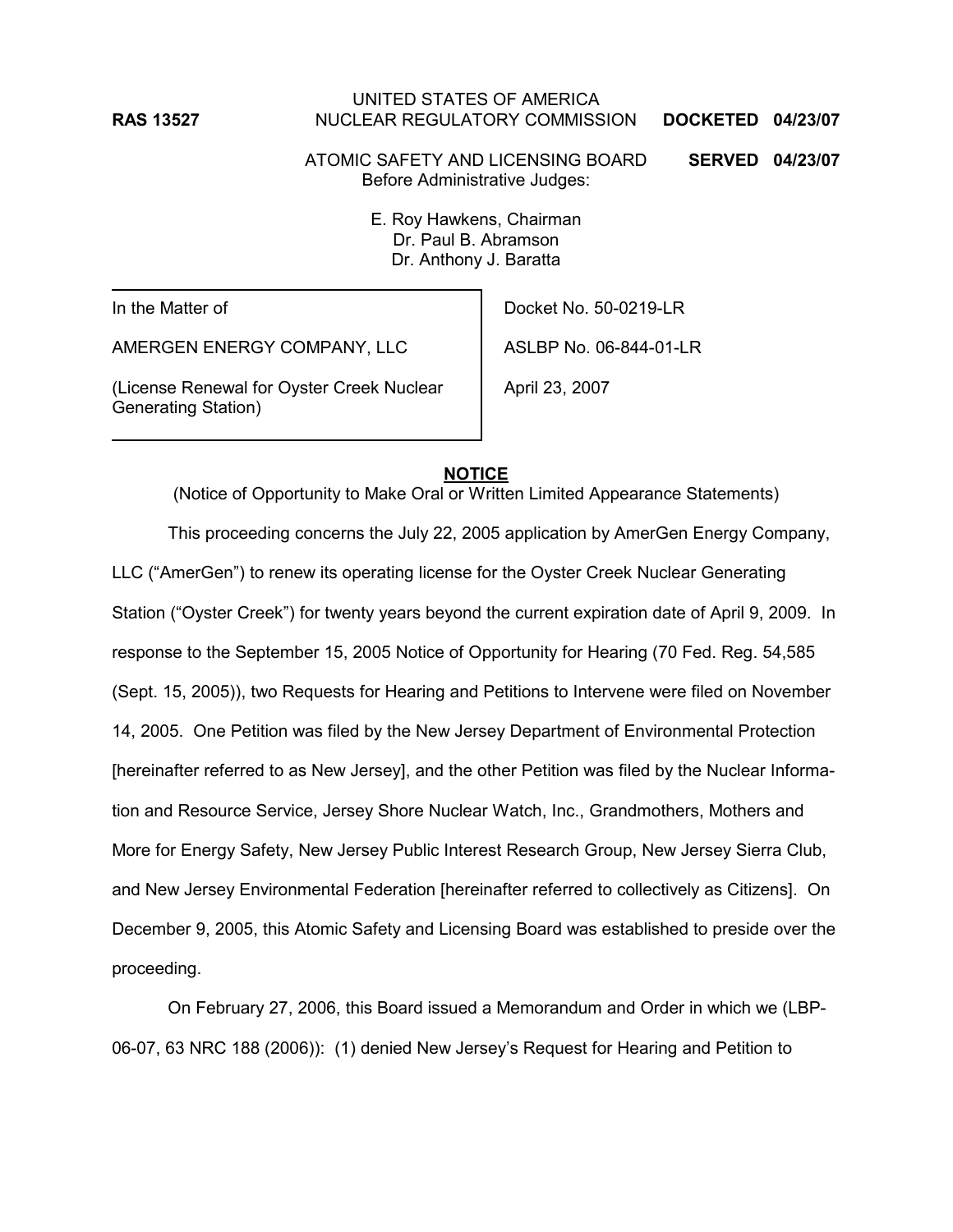Intervene;<sup>1</sup> and (2) granted Citizens' Request for Hearing and Petition to Intervene. We concluded that Citizens' contention was admissible to the extent it challenged AmerGen's aging management program for measuring corrosion in the sand bed region of the drywell liner (id. at 217).

Subsequently, on June 6, 2006, this Board issued a Memorandum and Order in which we concluded that Citizens' contention, as admitted by the Board, was a contention of omission that had been cured as a result of newly docketed commitments by AmerGen to perform periodic UT measurements in the sand bed region of the drywell liner throughout the period of extended operation (LBP-06-16, 63 NRC 737 (2006)). Instead of dismissing the proceeding, the Board gave Citizens the opportunity to file a new contention raising one or more specific substantive challenges to AmerGen's new periodic UT program for the sand bed region (id. at 744). On June 23, Citizens submitted a Petition to file new contentions, and on October 10, this Board admitted one of the newly proffered contentions; namely, Citizens' assertion that AmerGen's scheduled UT monitoring frequency in the sand bed region of the drywell shell during the renewal period is insufficient to maintain an adequate safety margin (LBP-06-22, 64 NRC 229, 240-44 (2006)).

This Atomic Safety and Licensing Board hereby gives notice that, in accordance with 10 C.F.R. § 2.315(a), the Board will entertain oral limited appearance statements from members of the public in connection with this proceeding at the date, time, and location specified below.

-2-

<sup>&</sup>lt;sup>1</sup> Although New Jersey established standing, the Board concluded that it failed to proffer an admissible contention. The Nuclear Regulatory Commission sustained the Board's ruling. CLI-07-08, 65 NRC \_\_ (slip op.) (Feb. 26, 2007); CLI-06-24, 64 NRC 111 (2006).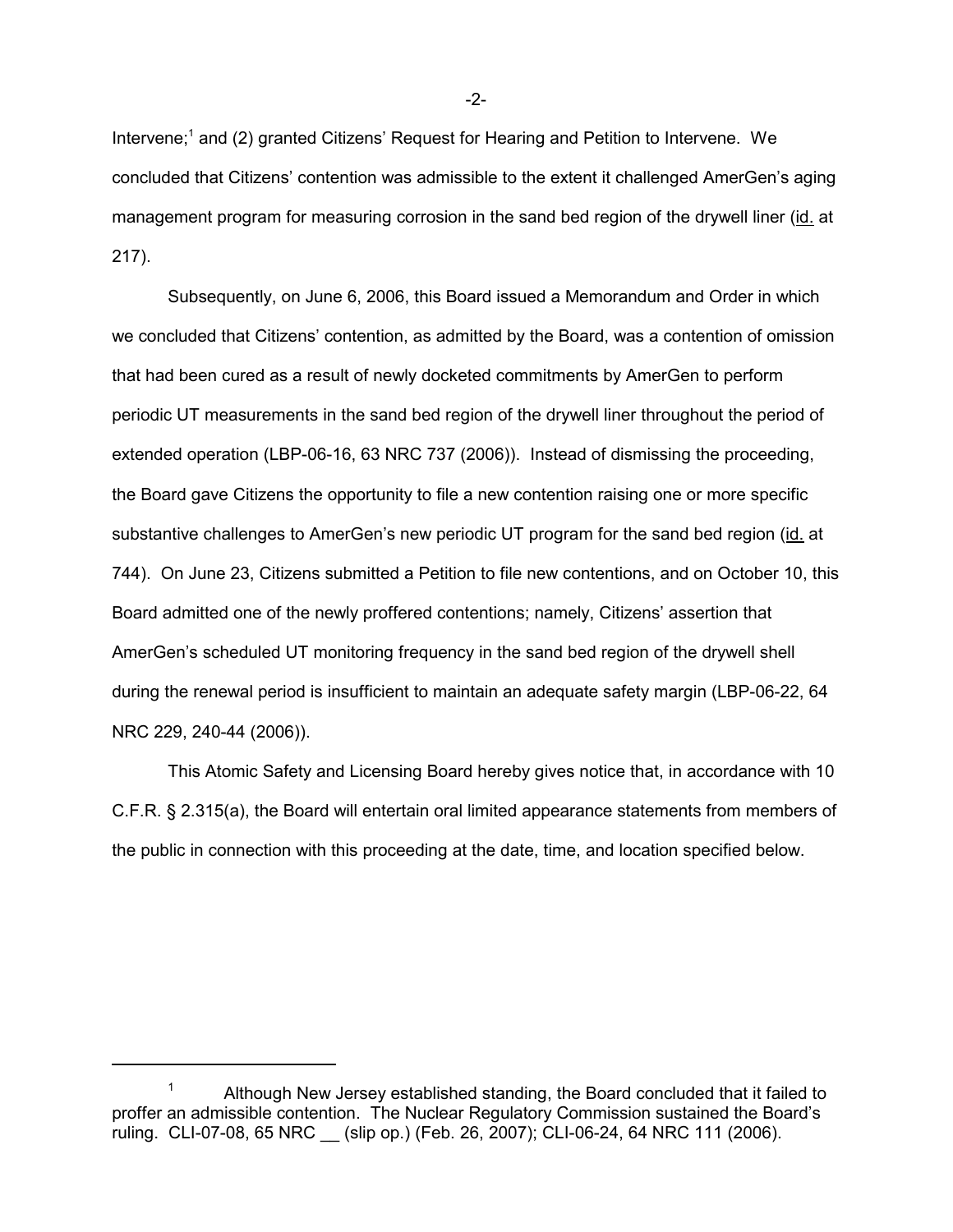## A. Date, Time, and Location of Oral Limited Appearance Statement Sessions

The sessions will be held on the following date at the specified location and time:

DATE: Thursday, May 31, 2007

TIME: Session I: 2:00 P.M. EDT until 4:00 P.M. EDT Session II: 7:00 P.M. EDT until 9:00 P.M. EDT

LOCATION: Ocean County Administration Building Room 119 101 Hooper Avenue Toms River, NJ 08754

#### B. Participation Guidelines for Oral Limited Appearance Statements

Any person not a party, or the representative of a party, to the proceeding will be permitted to make an oral statement setting forth his or her position on matters of concern relating to this proceeding. Although these statements do not constitute testimony or evidence in the proceeding, they nonetheless may assist the Board and/or the parties in their consideration of the issues. In particular, these statements may serve to alert the Board and the parties to areas in which evidence may need to be adduced.

Oral limited appearance statements will be entertained during the hours specified above, or such lesser time as might be necessary to accommodate the speakers who are present.<sup>2</sup> In this regard, if all scheduled and unscheduled speakers present at the session have made a presentation, the Licensing Board reserves the right to terminate the session before the ending time listed above. In order to allow all interested persons an opportunity to address the Board, the time allotted for each statement normally will be no more than five (5) minutes, but may be further limited depending on the number of written requests to make an oral statement that are

<sup>&</sup>lt;sup>2</sup> Members of the public who plan to attend the limited appearance sessions are advised that security measures may be employed at the entrance to the facility, including searches of hand-carried items such as briefcases, backpacks, packages, etc. In addition, although signs no larger than 18" by 18" will be permitted, they may not be waved, attached to sticks, held up, or moved about in the room. See Procedures for Providing Security Support for NRC Public Meetings/Hearings, 66 Fed. Reg. 31,719 (June 12, 2001).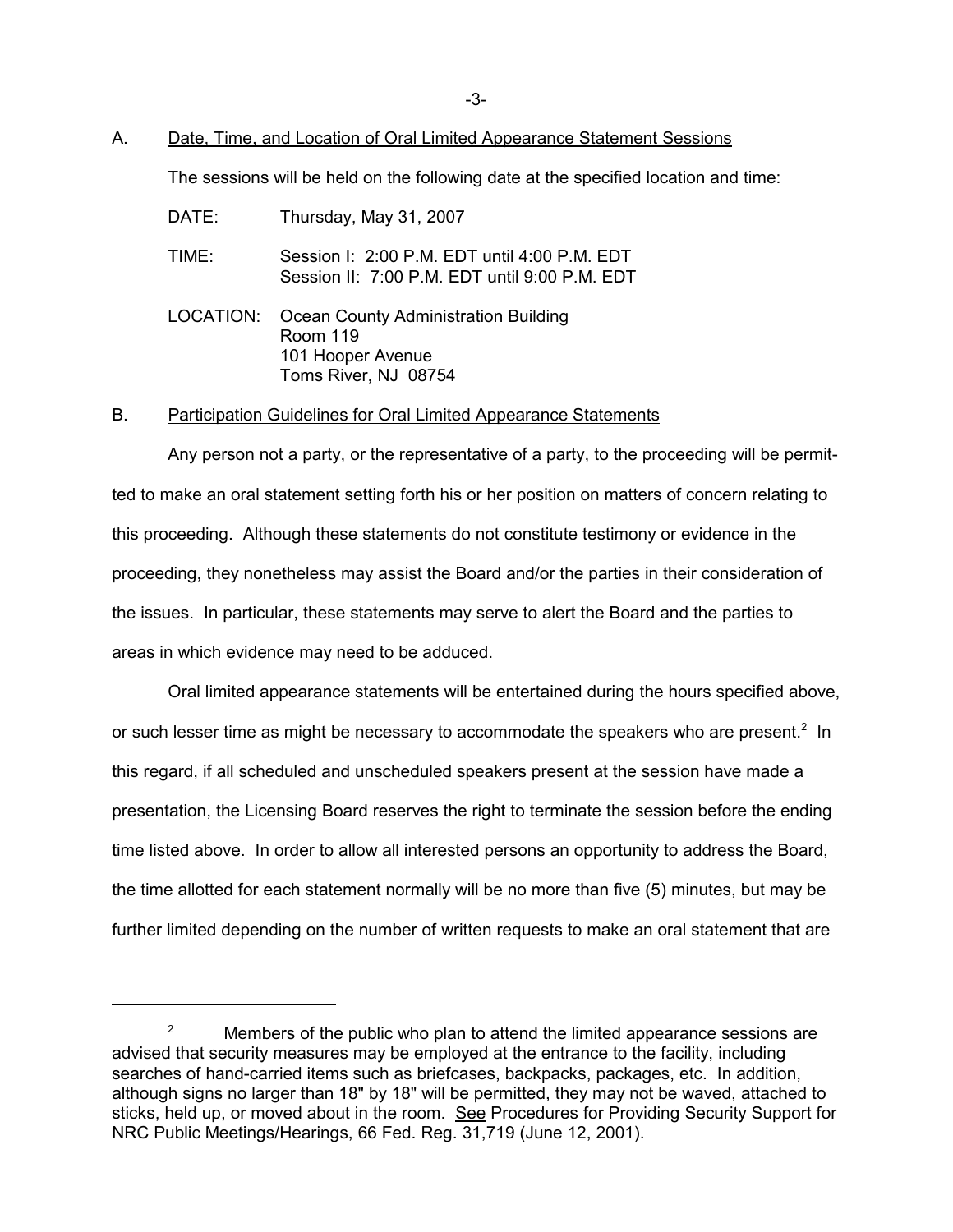submitted in accordance with Section C below and/or the number of persons present at the designated time.

C. Submitting a Request to Make an Oral Limited Appearance Statement

Persons wishing to make an oral statement who have submitted a timely written request and who are present when their names are called will be given priority over those who have not filed such a request. To be considered timely, a written request to make an oral statement must be mailed, faxed, or sent by e-mail so as to be received by 5:00 P.M. EDT on Friday, May 25, 2007. The request must specify the requestor's name, and session (Session I or II) during which the requestor wishes to make an oral statement. Written requests to make an oral statement should be submitted to:

| Mail: | Office of the Secretary             |
|-------|-------------------------------------|
|       | Rulemakings and Adjudications Staff |
|       | U.S. Nuclear Regulatory Commission  |
|       | Washington, D.C. 20555-0001         |
|       |                                     |

Fax: (301) 415-1101 (verification (301) 415-1966)

E-mail: hearingdocket@nrc.gov

In addition, using the same method of service, a copy of the written request to make an

oral statement should be sent to the Chairman of this Licensing Board as follows:

| Mail: | Administrative Judge E. Roy Hawkens     |
|-------|-----------------------------------------|
|       | c/o: Debra Wolf, Esq., Law Clerk        |
|       | Atomic Safety and Licensing Board Panel |
|       | Mail Stop T-3 F23                       |
|       | U.S. Nuclear Regulatory Commission      |
|       | Washington, D.C. 20555-0001             |
|       |                                         |

Fax: (301) 415-5599 (verification (301) 415-6094)

Email: daw1@nrc.gov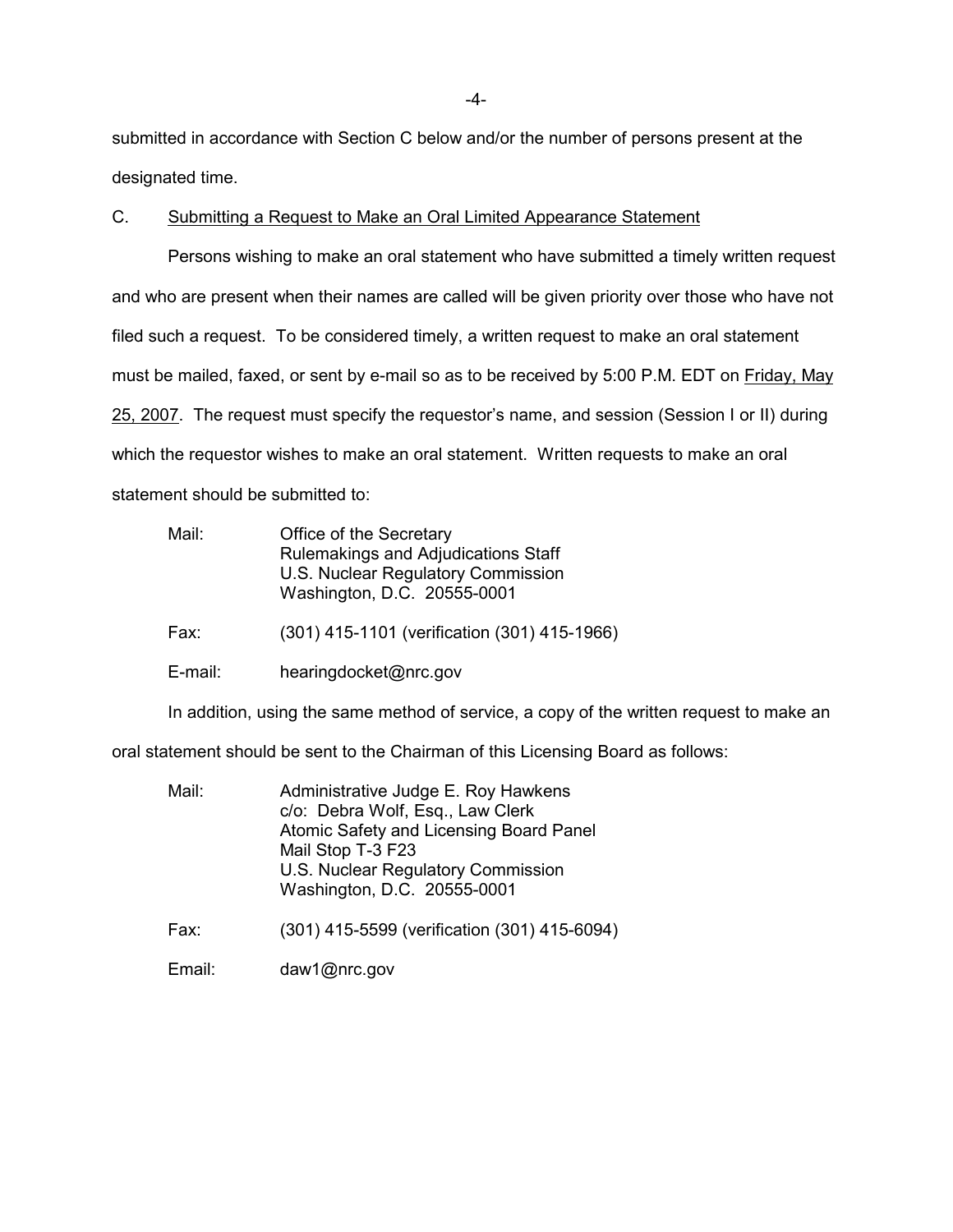-5-

## D. Submitted Written Limited Appearance Statements

A written limited appearance statement may be submitted to the Board regarding this proceeding at any time, either in lieu of or in addition to any oral statement. Such statements should be sent to the Office of the Secretary using the methods prescribed above, with a copy to the Licensing Board Chairman.

## E. Availability of Documentary Information Regarding the Proceeding

Documents relating to this proceeding are available for public inspection at the Commission's Public Document Room (PDR), located at One White Flint North, 11555 Rockville Pike (first floor), Rockville, Maryland, or electronically from the publicly available records component of NRC's document system (ADAMS). ADAMS is accessible from the NRC web site at www.nrc.gov/reading-rm/adams.html (Electronic Reading Room). Persons who do not have access to ADAMS or who encounter problems in accessing the documents located in ADAMS should contact the NRC PDR reference staff by telephone at (800) 397-4209 or (301) 415- 4737, or by e-mail to pdr@nrc.gov.

## F. Scheduling Information Updates

To the extent updated/revised scheduling information exists regarding the limited appearance session, it can be found on the NRC website at www.nrc.gov/public-involve/publicmeetings/index.cfm or by calling (800) 368-5642, extension 5036, or (301) 415-5036.

## FOR THE ATOMIC SAFETY AND LICENSING BOARD3

## **/RA/**

E. Roy Hawkens, Chairman ADMINISTRATIVE JUDGE

Rockville, Maryland April 23, 2007

 $3$  Copies of this Notice were sent this date by Internet e-mail to counsel for: (1) Citizens; (2) AmerGen; (3) the NRC Staff; and (4) New Jersey.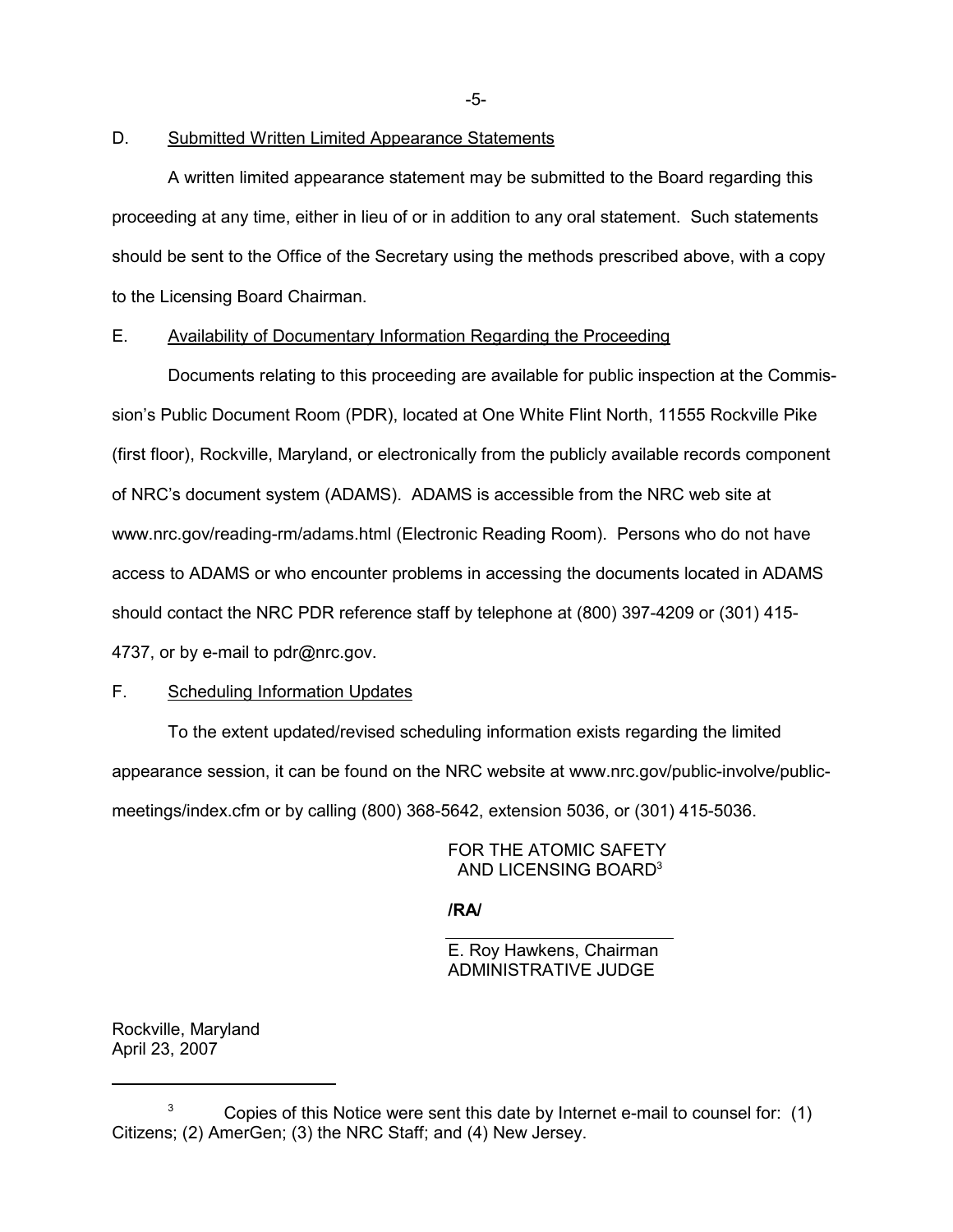## UNITED STATES OF AMERICA NUCLEAR REGULATORY COMMISSION

In the Matter of (1)

AMERGEN ENERGY COMPANY, LLC (a) Docket No. 50-219-LR

(Oyster Creek Nuclear Generating Station) )

# CERTIFICATE OF SERVICE

)

 ) )

I hereby certify that copies of the foregoing LB NOTICE (NOTICE OF OPPORTUNITY TO MAKE ORAL OR WRITTEN LIMITED APPEARANCE STATEMENTS) have been served upon the following persons by U.S. mail, first class, or through NRC internal distribution.

Office of Commission Appellate Adjudication U.S. Nuclear Regulatory Commission Washington, DC 20555-0001

Administrative Judge Paul B. Abramson Atomic Safety and Licensing Board Panel Mail Stop - T-3 F23 U.S. Nuclear Regulatory Commission Washington, DC 20555-0001

Mitzi A. Young, Esq. Mary C. Baty, Esq. Office of the General Counsel Mail Stop - O-15 D21 U.S. Nuclear Regulatory Commission Washington, DC 20555-0001

Paul Gunter, Director Reactor Watchdog Project Nuclear Information and Resource Service 1424 16<sup>th</sup> Street, NW, Suite 404 Washington, DC 20036

Administrative Judge E. Roy Hawkens, Chair Atomic Safety and Licensing Board Panel Mail Stop - T-3 F23 U.S. Nuclear Regulatory Commission Washington, DC 20555-0001

Administrative Judge Anthony J. Baratta Atomic Safety and Licensing Board Panel Mail Stop - T-3 F23 U.S. Nuclear Regulatory Commission Washington, DC 20555-0001

Richard Webster, Esq. Rutgers Environmental Law Clinic 123 Washington Street Newark, NJ 07102-5695

Donald J. Silverman, Esq. Kathryn M. Sutton, Esq. Alex S. Polonsky, Esq. Morgan, Lewis, & Bockius LLP 1111 Pennsyvlania Ave., NW Washington, DC 20004